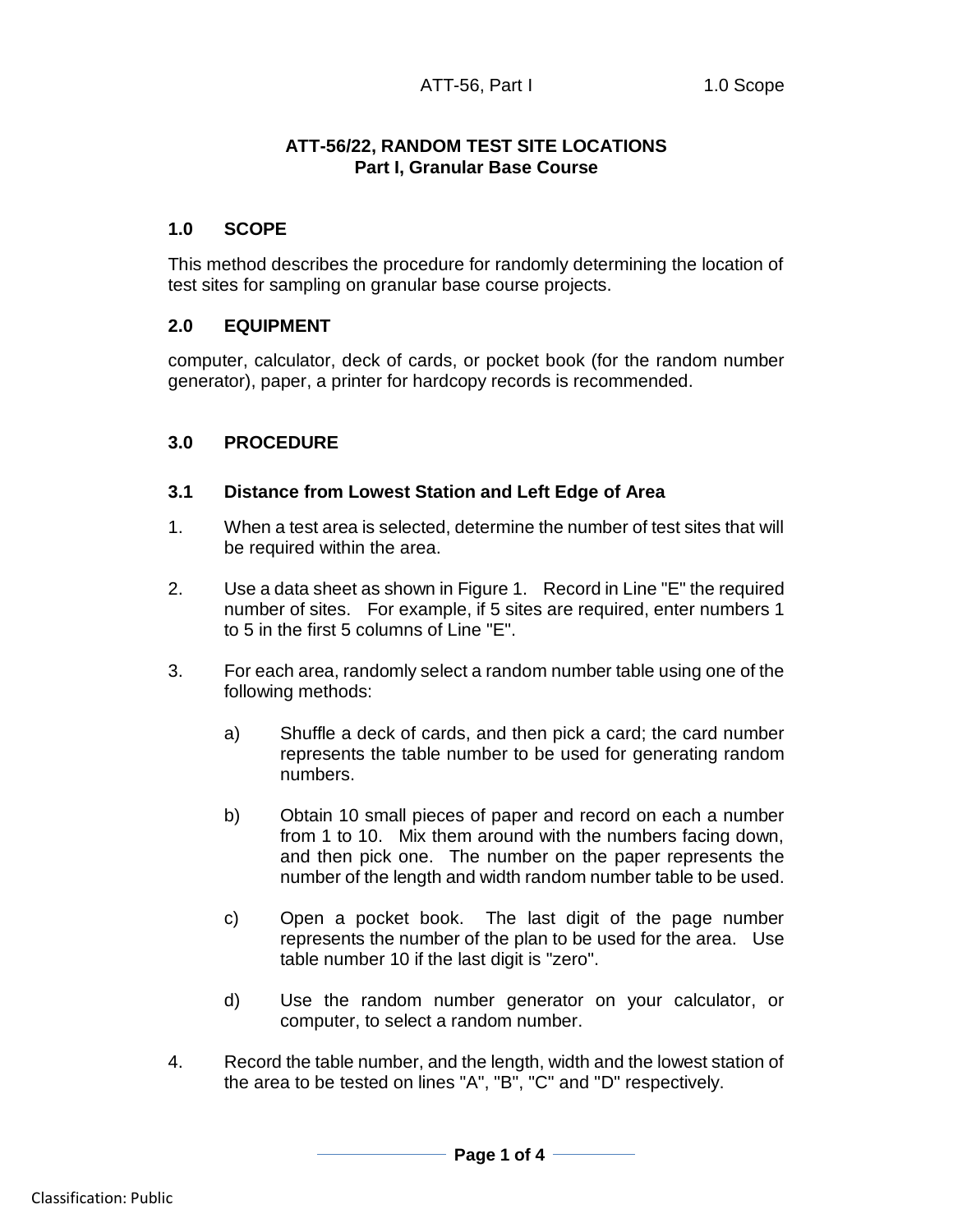| bentar<br>Transportation |                                     |                 | <b>NON-BIASED RANDOM TEST SITES</b><br>ATT-56 Part I, RANDOM TEST SITE LOCATIONS, GBC |                |            |                |        |                      |                |        |        |        |
|--------------------------|-------------------------------------|-----------------|---------------------------------------------------------------------------------------|----------------|------------|----------------|--------|----------------------|----------------|--------|--------|--------|
| <b>PROJECT</b>           |                                     |                 | <b>HWY 70:08</b>                                                                      |                | <b>GBC</b> |                |        | <b>Lift 1 - 60mm</b> |                |        |        |        |
| A.                       | TABLE NO.                           |                 |                                                                                       | 3              |            |                |        |                      |                |        |        |        |
| ΙB.                      | <b>LENGTH OF AREA</b>               | m               |                                                                                       | 400            |            |                |        |                      |                |        |        |        |
| ۱c.                      | <b>WIDTH OF AREA</b>                | m               |                                                                                       | 13             |            |                |        |                      |                |        |        |        |
| l D.                     | <b>BEGINNING STATION</b>            |                 | $18 + 736$                                                                            |                |            |                |        |                      |                |        |        |        |
| Ε.                       | <b>TABLE SITE NUMBER</b>            |                 |                                                                                       | $\overline{2}$ | 3          | 4              | 5      | 6                    | $\overline{7}$ | 8      | 9      | 10     |
| F.                       | LENGTH (RANDOM NUMBER)              |                 | 0.45                                                                                  | 0.77           | 0.10       | 0.66           | 0.20   | 0.21                 | 0.84           | 0.64   | 0.90   | 0.57   |
| ۱G.                      | <b>DISTANCE FROM BEGINNING STA.</b> | $(B*F)$<br>m    | 180                                                                                   | 308            | 40         | 264            | 80     | 84                   | 336            | 256    | 360    | 228    |
| H. I                     | <b>WIDTH (RANDOM NUMBER)</b>        |                 | 0.62                                                                                  | 0.16           | 0.50       | 0.92           | 0.24   | 0.84                 | 0.83           | 0.37   | 0.50   | 0.63   |
| I.                       | <b>DISTANCE FROM LEFT EDGE</b>      | $(C*H/10)$<br>m | 8.1                                                                                   | 2.1            | 6.5        | 12.0           | 3.1    | 10.9                 | 10.8           | 4.8    | 6.5    | 8.2    |
| J.                       | <b>STATION</b>                      |                 | $18 + 916$                                                                            | $19 + 044$     | 18+776     | 19+000         | 18+816 | 18+820               | 19+072         | 18+992 | 19+096 | 18+964 |
| K.                       | <b>LOCATION</b>                     | m               | 1.6                                                                                   | $-4.4$         | cl         | 5.5            | $-3.4$ | 4.4                  | 4.3            | $-1.7$ | cl     | 1.7    |
| L.                       | <b>SITE NUMBER</b>                  |                 | 4                                                                                     | 8              | 1          | $\overline{7}$ | 2      | 3                    | 9              | 6      | 10     | 5      |

**FIGURE 1**

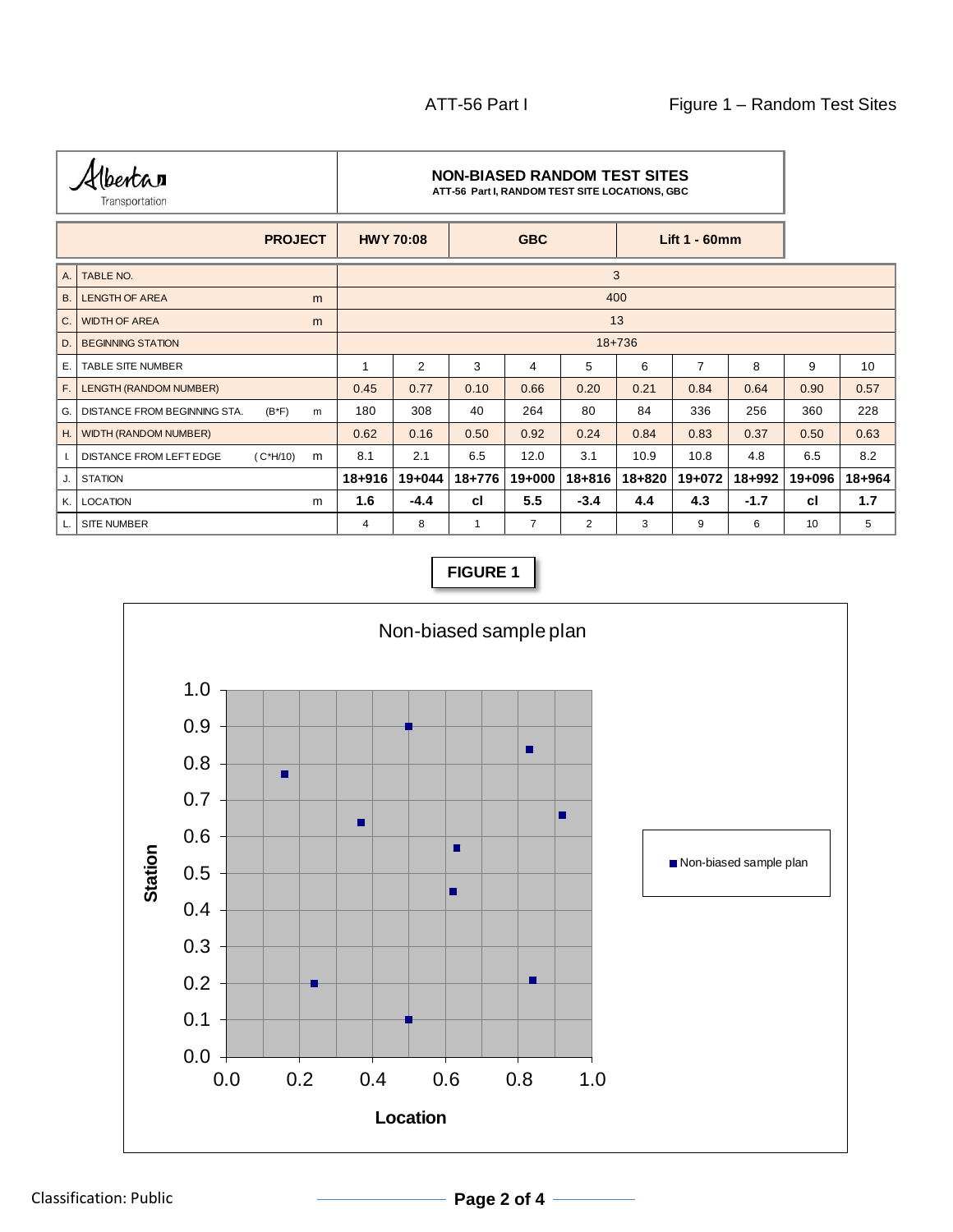### ATT-56 Part I Figure 2 – Random Numbers

|                | ATT-56 Part I     |              |      |      |                |      |      |                | Figure 2 - Random Numbers |      |                 |  |  |  |
|----------------|-------------------|--------------|------|------|----------------|------|------|----------------|---------------------------|------|-----------------|--|--|--|
| TABLE NO.      | TABLE SITE NO.    | $\mathbf{1}$ | 2    | 3    | $\overline{4}$ | 5    | 6    | $\overline{7}$ | 8                         | 9    | 10 <sup>°</sup> |  |  |  |
|                | LENGTH RANDOM NO. | 0.08         | 0.90 | 0.48 | 0.75           | 0.36 | 0.88 | 0.78           | 0.07                      | 0.11 | 0.60            |  |  |  |
| 1              | WIDTH RANDOM NO.  | 0.23         | 0.36 | 0.85 | 0.61           | 0.45 | 0.06 | 0.92           | 0.49                      | 0.92 | 0.21            |  |  |  |
|                | LENGTH RANDOM NO. | 0.38         | 0.13 | 0.75 | 0.33           | 0.88 | 0.60 | 0.89           | 0.17                      | 0.42 | 0.01            |  |  |  |
| $\overline{2}$ | WIDTH RANDOM NO.  | 0.54         | 0.96 | 0.70 | 0.35           | 0.27 | 0.17 | 0.83           | 0.49                      | 0.91 | 0.23            |  |  |  |
|                | LENGTH RANDOM NO. | 0.45         | 0.77 | 0.10 | 0.66           | 0.20 | 0.21 | 0.84           | 0.64                      | 0.90 | 0.57            |  |  |  |
| 3              | WIDTH RANDOM NO.  | 0.62         | 0.16 | 0.50 | 0.92           | 0.24 | 0.84 | 0.83           | 0.37                      | 0.50 | 0.63            |  |  |  |
|                | LENGTH RANDOM NO. | 0.93         | 0.78 | 0.49 | 0.10           | 0.20 | 0.70 | 0.92           | 0.40                      | 0.00 | 0.35            |  |  |  |
| 4              | WIDTH RANDOM NO.  | 0.07         | 0.63 | 0.42 | 0.25           | 0.87 | 0.45 | 0.92           | 0.18                      | 0.62 | 0.68            |  |  |  |
| 5              | LENGTH RANDOM NO. | 0.72         | 0.07 | 0.91 | 0.51           | 0.02 | 0.58 | 0.41           | 0.15                      | 0.32 | 0.76            |  |  |  |
|                | WIDTH RANDOM NO.  | 0.87         | 0.10 | 0.24 | 0.12           | 0.38 | 0.73 | 0.41           | 0.50                      | 0.80 | 0.50            |  |  |  |
| 6              | LENGTH RANDOM NO. | 0.36         | 0.37 | 0.82 | 0.65           | 0.10 | 0.57 | 0.04           | 0.50                      | 0.20 | 0.90            |  |  |  |
|                | WIDTH RANDOM NO.  | 0.20         | 0.67 | 0.64 | 0.17           | 0.46 | 0.73 | 0.07           | 0.40                      | 0.11 | 0.25            |  |  |  |
| $\overline{7}$ | LENGTH RANDOM NO. | 0.40         | 0.13 | 0.84 | 0.52           | 0.94 | 0.44 | 0.10           | 0.54                      | 0.23 | 0.62            |  |  |  |
|                | WIDTH RANDOM NO.  | 0.18         | 0.62 | 0.97 | 0.53           | 0.23 | 0.82 | 0.35           | 0.66                      | 0.09 | 0.06            |  |  |  |
| 8              | LENGTH RANDOM NO. | 0.50         | 0.14 | 0.82 | 0.67           | 0.20 | 0.13 | 0.55           | 0.88                      | 0.87 | 0.16            |  |  |  |
|                | WIDTH RANDOM NO.  | 0.25         | 0.98 | 0.70 | 0.67           | 0.57 | 0.22 | 0.64           | 0.78                      | 0.10 | 0.21            |  |  |  |
| 9              | LENGTH RANDOM NO. | 0.18         | 0.71 | 0.52 | 0.25           | 0.93 | 0.05 | 0.06           | 0.85                      | 0.80 | 0.55            |  |  |  |
|                | WIDTH RANDOM NO.  | 0.52         | 0.18 | 0.62 | 0.18           | 0.88 | 0.17 | 0.98           | 0.96                      | 0.31 | 0.23            |  |  |  |
| 10             | LENGTH RANDOM NO. | 0.84         | 0.40 | 0.60 | 0.10           | 0.08 | 0.38 | 0.24           | 0.66                      | 0.82 | 0.80            |  |  |  |
|                | WIDTH RANDOM NO.  | 0.13         | 0.86 | 0.24 | 0.12           | 0.57 | 0.47 | 0.85           | 0.61                      | 0.39 | 0.84            |  |  |  |

## **FIGURE 2**

- 5. Obtain from Figure 2 the length and width random numbers off the required Table number and for the required number of sites. Record the Length Random Number in Line "F" and the Width Random Number in Line "H".
- 6. Calculate the distance in metres that each site will be from the lowest chainage of the test area (Line "E") using the formula:

Distance From Lowest Station (m) = Length of Area x Length Random Number<br>
7. Calculate the distance in metres that each site will be from the left edge<br>
of the test area (Line "I") using the formula:<br>
Distance From Left Ed 7. Calculate the distance in metres that each site will be from the left edge of the test area (Line "I") using the formula: